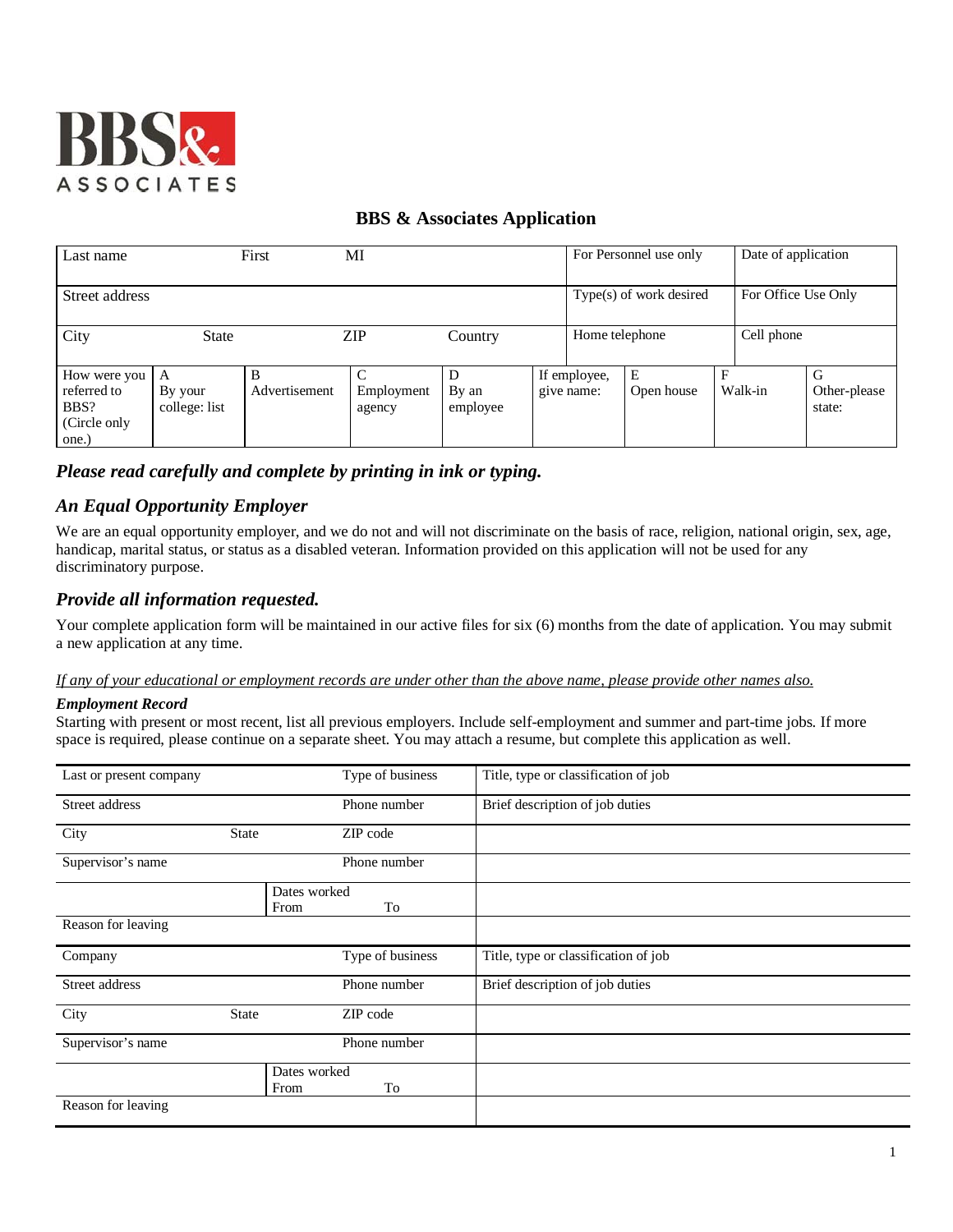| Company            |                      | Type of business | Title, type or classification of job |
|--------------------|----------------------|------------------|--------------------------------------|
| Street address     |                      | Phone number     | Brief description of job duties      |
| City               | State                | ZIP code         |                                      |
| Supervisor's name  |                      | Phone number     |                                      |
|                    | Dates worked<br>From | To               |                                      |
| Reason for leaving |                      |                  |                                      |
| Company            |                      | Type of business | Title, type or classification of job |
| Street address     |                      | Phone number     | Brief description of job duties      |
| City               | State                | ZIP code         |                                      |
| Supervisor's name  |                      | Phone number     |                                      |
|                    | Dates worked<br>From | To               |                                      |
| Reason for leaving |                      |                  |                                      |
| Company            |                      | Type of business | Title, type or classification of job |
| Street address     |                      | Phone number     | Brief description of job duties      |
| City               | <b>State</b>         | ZIP code         |                                      |
| Supervisor's name  |                      | Phone number     |                                      |
|                    | Dates worked<br>From | To               |                                      |
| Reason for leaving |                      |                  |                                      |
| Company            |                      | Type of business | Title, type or classification of job |
| Street address     |                      | Phone number     | Brief description of job duties      |
| City               | State                | ZIP code         |                                      |
| Supervisor's name  |                      | Phone number     |                                      |
|                    | Dates worked<br>From | To               |                                      |
| Reason for leaving |                      |                  |                                      |
| Company            |                      | Type of business | Title, type or classification of job |
| Street address     |                      | Phone number     | Brief description of job duties      |
| City               | State                | ZIP code         |                                      |
| Supervisor's name  |                      | Phone number     |                                      |
|                    | Dates worked<br>From | To               |                                      |
| Reason for leaving |                      |                  |                                      |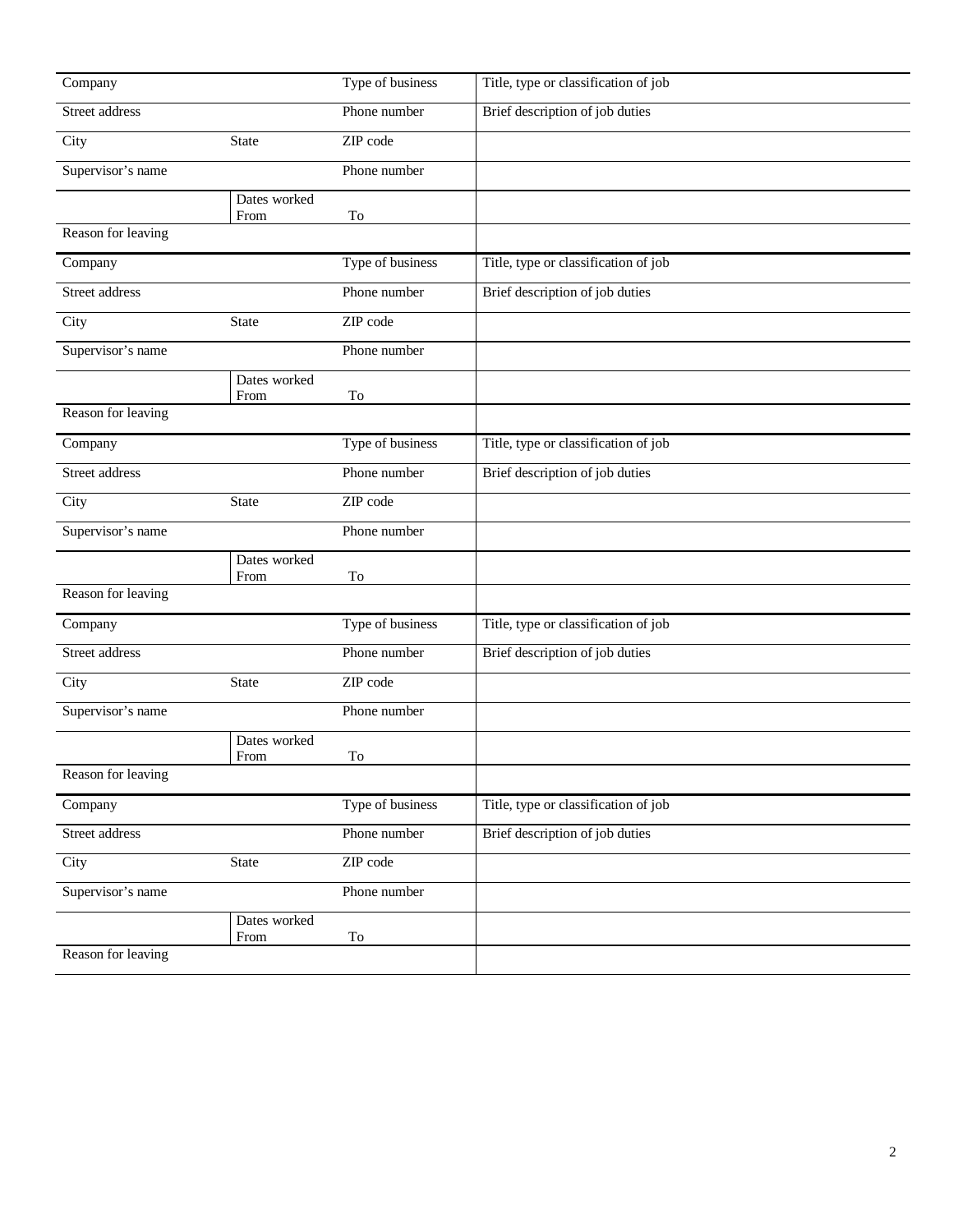## *Educational History*

| School name                         | Location      | Major course | Number            | Graduated |    | Degree |
|-------------------------------------|---------------|--------------|-------------------|-----------|----|--------|
|                                     | (city, state) | or subject   | of years attended | Yes       | No |        |
| High school                         |               |              |                   |           |    |        |
| Technical/trade (after high school) |               |              |                   |           |    |        |
|                                     |               |              |                   |           |    |        |
| College (list all attended)         |               |              |                   |           |    |        |
|                                     |               |              |                   |           |    |        |
|                                     |               |              |                   |           |    |        |
| Other education/training            |               |              |                   |           |    |        |
|                                     |               |              |                   |           |    |        |
|                                     |               |              |                   |           |    |        |

### *Outside Activities*

(Exclude those indicating race, color, religion, sex, national origin, age, or handicap.)

Professional memberships, certificates, or licenses held

Past and present civic or cultural activities — include offices held

Principal hobbies

### *Special Skills*

|                                               | To be completed by applicant for office/clerical roles                        | To be completed by applicant for creative/digital/business roles |                     |  |  |
|-----------------------------------------------|-------------------------------------------------------------------------------|------------------------------------------------------------------|---------------------|--|--|
| Typing                                        | Yes<br>Words per minute:<br>No                                                | List software                                                    | Years of experience |  |  |
| Dictation/Transciption<br>(circle applicable) | Yes<br>Words per minute:<br>No                                                | List technology applications                                     | Years of experience |  |  |
| Computer skills                               | Hardware (type)                                                               | List technology credentials/certifications and<br>training       | Years: From<br>To   |  |  |
|                                               | Software (list)                                                               |                                                                  |                     |  |  |
| have acquired                                 | Please list other skills, certifications, training or language experience you | Extent/years of experience                                       |                     |  |  |
|                                               |                                                                               |                                                                  |                     |  |  |
|                                               |                                                                               |                                                                  |                     |  |  |